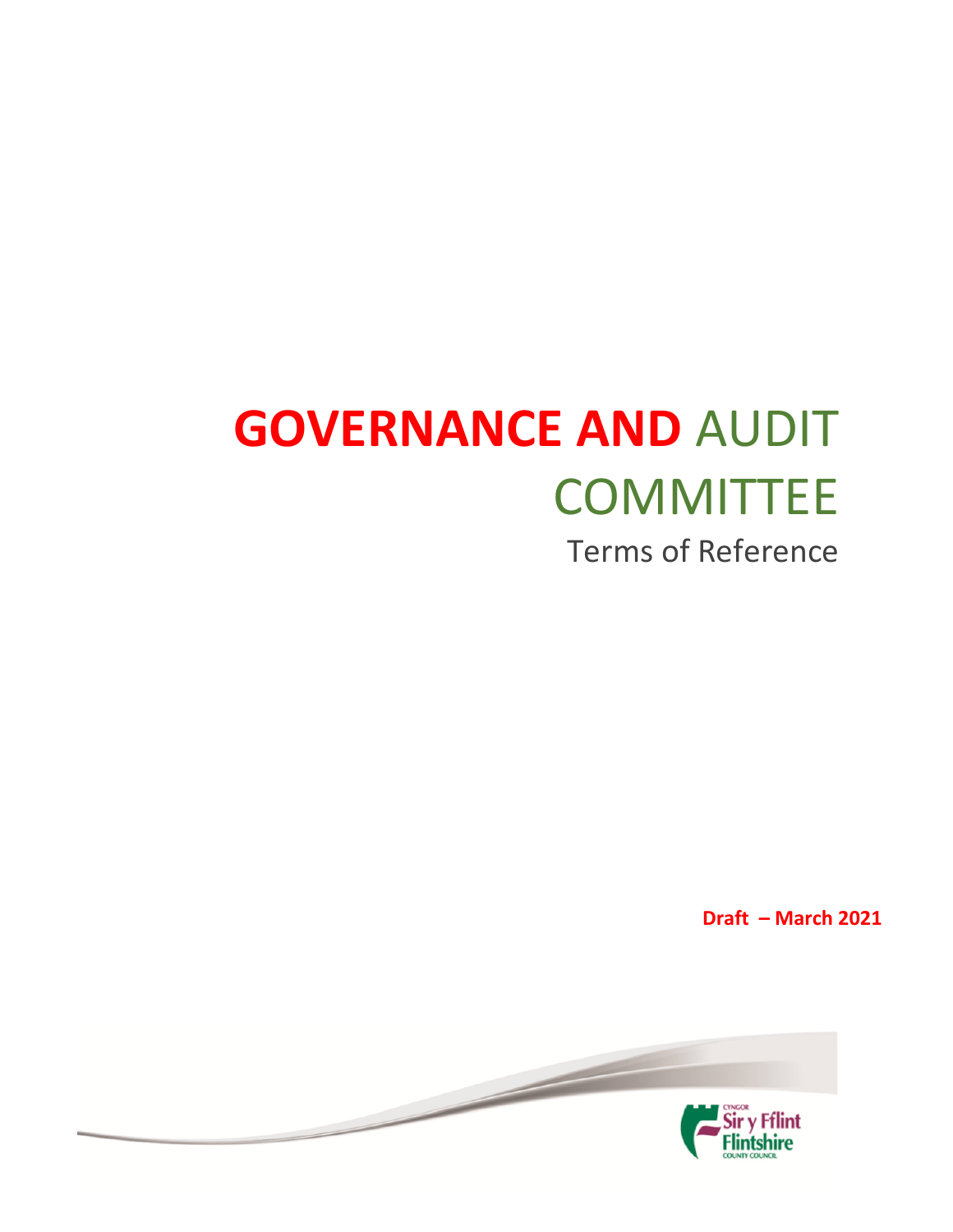# **Article 7 - The Governance and Audit Committee**

#### **7.00 Statement of Purpose:**

The terms of reference sets out the **Governance and** Audit Committee's position in the governance structure of the Council.

The **Governance and** Audit Committee is a key component of Flintshire County Council's (the Council's) corporate governance. It provides an independent and high level focus on the audit, assurance and reporting arrangements that underpin good governance and financial standards.

**7.01 Role:**

The **Governance and** Audit Committee's role and functions will be to:

- **A.** Review the effectiveness of the Authority's systems of corporate governance, internal control, **complaints, performance (self-assessment and peer review)** and risk management, and to make reports and recommendations to the County Council on the adequacy and effectiveness of these arrangements;
- **B.** Oversee the reporting of the statutory financial statement's process to ensure the balance, transparency and integrity of published financial information, and to review the financial statements prepared by the authority and recommend them to County Council; and

Review and scrutinise the County Council's financial affairs, and to make reports and recommendations on them. The role of the Committee is to assure the budgetary control systems of the Council rather than the scrutiny of the use and value for money of expenditure which is the role of the respective Overview and Scrutiny Committees.

- **C.** Monitor the performance and effectiveness of the internal and external audit functions within the wider regulatory context.
- **D.** Report to the Council annually, summarising the Committee's activities and recommendations.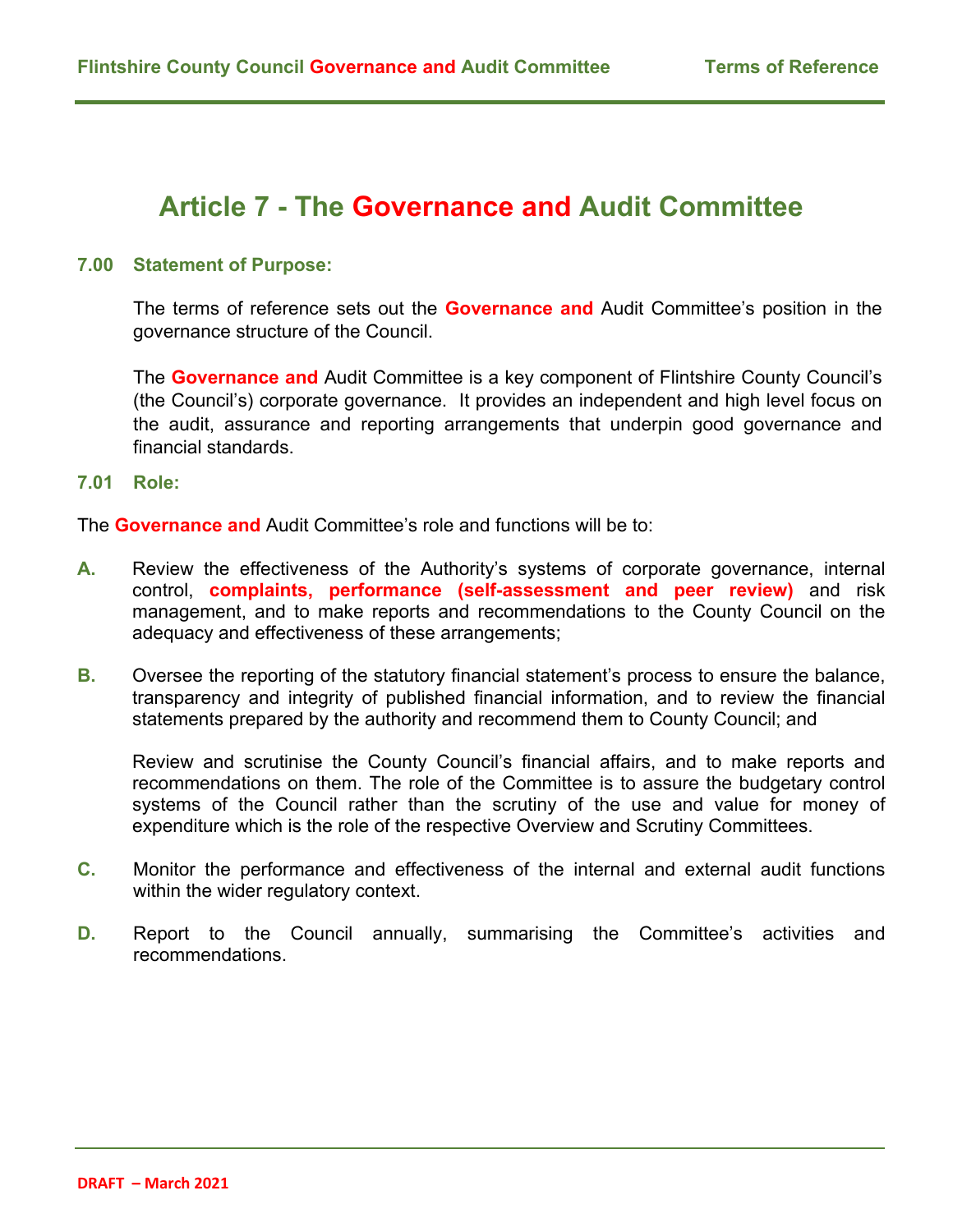#### **A. Corporate Governance, Internal Control, Complaints, Performance and Risk Management**

- 1. Evaluate whether Senior Accountable Officers and service teams are setting the appropriate "control culture" by communicating the importance of internal control and risk management.
- 2. Consider and assure the annual update of the Code of Corporate Governance against the 'Delivering Good Governance Framework (Wales)'.
- 3. Consider and assure the draft Annual Governance Statement and make appropriate recommendations/observations prior to its submission to the Council's Regulators.
- 4. Evaluate the overall effective development and operation of the internal control and risk management frameworks and consider whether actions raised by the internal and external auditors have been implemented by Senior Accountable Officers.
- 5. Review and assure the Risk Management Strategy through regular reports on risk management and business continuity plans, processes and outcomes.
- 6. Monitor progress in addressing risk related issues reported to the Committee.
- 7. Consider the Council's framework of assurance and ensure that it adequately addresses the risks and priorities of the Council.
- **8. To review and assess the Council' ability to effectively handle complaints.**
- **9. To make reports and recommendations in relation to the Council's ability to handle complaints effectively.**
- **10. To consider the Council's draft Annual Performance Self-Assessment report and if necessary make any recommendations for changes to the Council.**
- **11. To receive the Council's finalised Annual Self-Assessment report for the respective financial year as soon as reasonably possible after the end of the financial year.**
- **12. At least once during the period between two consecutive ordinary elections of councillors to the Council, consider the independent Panel Performance Assessment report on whether the Council is meeting its performance requirements.**
- 13. **To receive and review the Council's draft response to the report of the independent Panel Performance Assessment and if necessary make recommendations for changes to the statements made in the draft response to the Council.**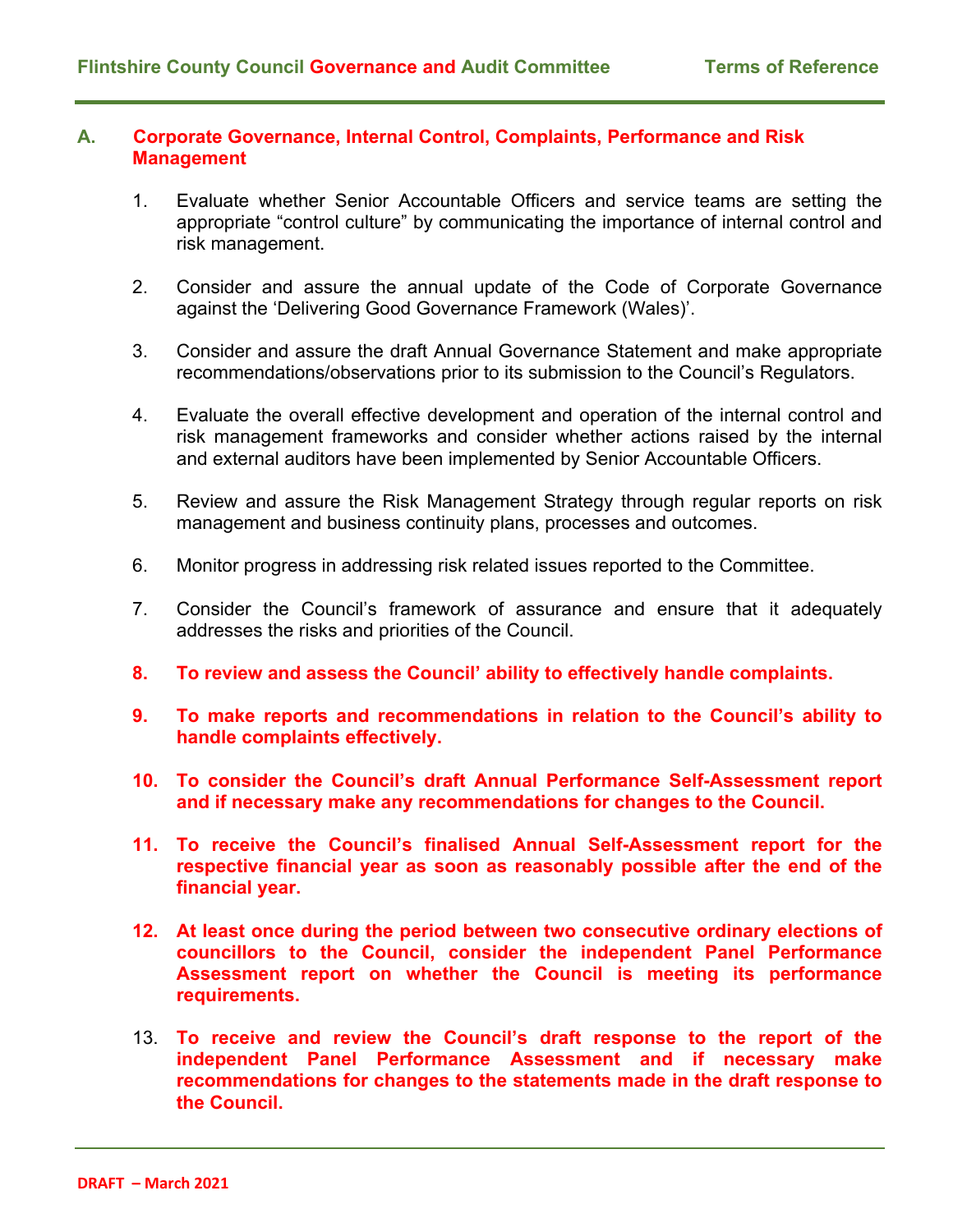- 14. Keep under review the Council's Anti-Fraud and Corruption Strategy, Fraud Response Plan and Whistleblowing Policy and the assessment of fraud risks and potential harm to the Council from Fraud and Corruption.
- 15. Consider the Council's arrangements to secure value for money and review assurances and assessment on the effectiveness of these arrangements.
- 16. Receive reports on all fraud identified and any other special investigations, and action taken.
- 17. Consider how Senior Accountable Officers are held to account for the security of computer systems and applications to protect against computer fraud or misuse.
- 18. Ensure the rigorous application of the agreed protocol for the reporting and decision making over business cases for collaborative projects, the management of the transition for approved collaborations, and the subsequent performance management arrangements for the new collaborative services.
- 19. Obtain regular updates from Senior Accountable Officers and legal advice regarding compliance matters, and be satisfied that all compliance matters have been considered in preparing the financial statements.
- 20. The Chair and Vice Chair of the **Governance and** Audit Committee together with the Chairs and Vice Chairs of the six Overview and Scrutiny Committees will attend the Chair and Vice Chair Liaison Group with the primary aim to reduce duplication of work, ensure there is a shared coverage of the Council's risk profile and escalate poor performance between respective Committees.

Appendix A of the Audit Charter provides a diagram of the co-ordination of work between the Overview and Scrutiny Committees and **Governance and** Audit **Committee** 

# **B. Financial:**

#### **Statutory Financial Statements**

- 1. Receive the draft annual Statement of Accounts, together with the underlying accounting policies for information. Consider and comment on the final statement of accounts following the receipt of the proposed audit opinion from the Wales Audit Office prior to recommending their approval to the Council.
- 2. Understand the controls and processes implemented by Senior Accountable Officers to ensure the financial statements derive from the underlying financial systems,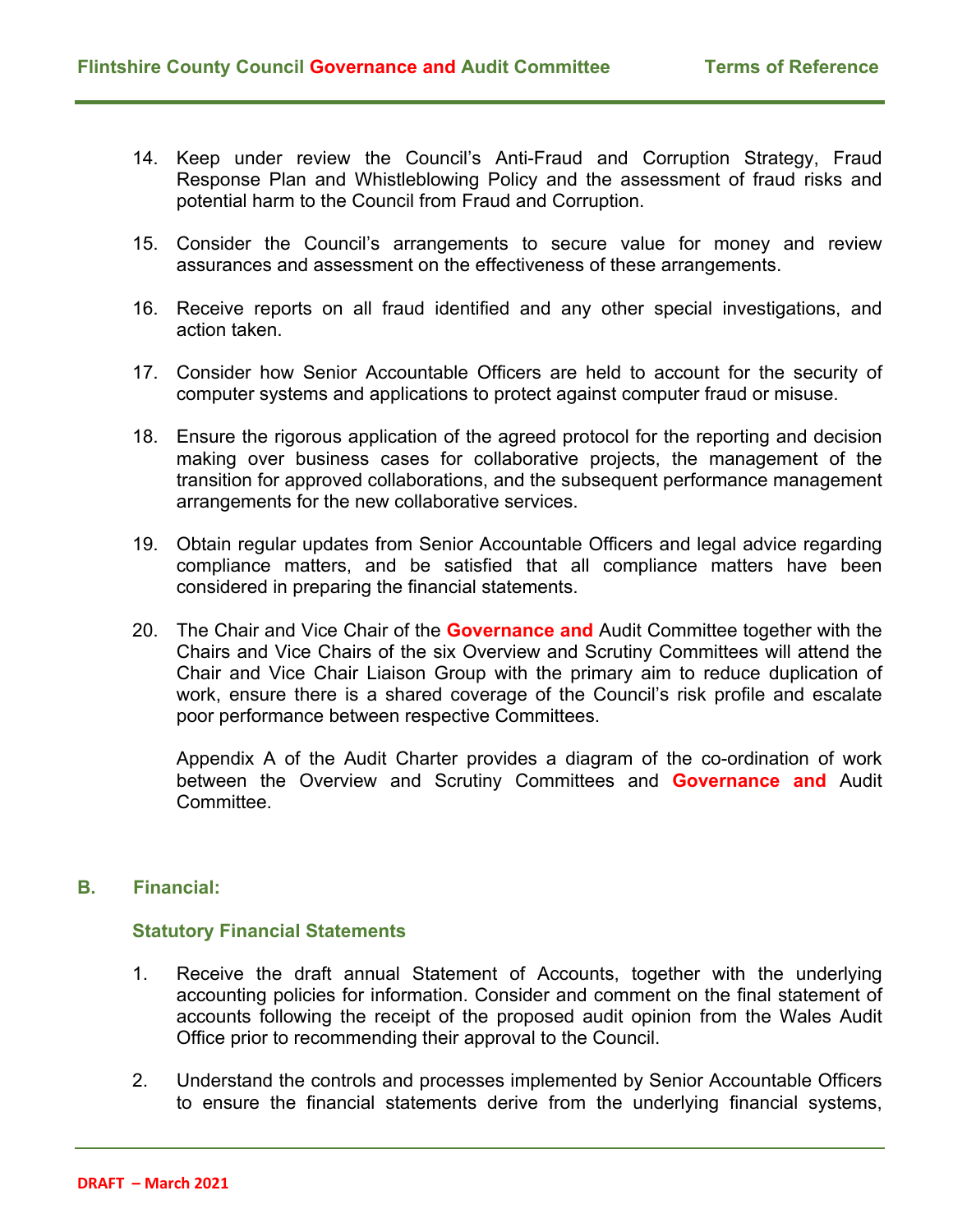comply with relevant standards and requirements, and are subject to appropriate review.

- 3. Meet with management and external auditors to review the financial statements, the key accounting policies and judgements, significant accounting and reporting issues and their impact on financial reports, and the results of the audit.
- 4. Ensure that significant adjustments, unadjusted differences, disagreements with Senior Accountable Officers and critical accounting policies and practice are discussed with the external auditor.

# **Financial Affairs**

- 5. Understand the internal control systems implemented by Senior Accountable Officers and service team for the approval of transactions and the recording and processing of financial data.
- 6. Gain an understanding of the current areas of greatest risk around financial controls and advise and assure on risk management.
- 7. Keep under review the Council's financial procedure rules and contract procedure rules and all other corporate directions concerning financial control.
- 8. Review and assure the Treasury Management Strategy and Policy and consider quarterly updates on Treasury Management and make appropriate recommendations / observations to the Cabinet.

#### **C. Internal and External Audit**

1. Keep under review the joint working arrangements of the Council's Internal and External Auditors.

#### **Internal Audit**

- 2. Promote the role of internal audit within the Council, as a key element of its control environment.
- 3. Review and approve the Internal Audit Charter, outlining the role, scope, independence, authority, responsibility and reporting of the department.
- 4. Keep under review the organisational structure and resource requirements of the Internal Audit Section and consider any impairments to independence or objectivity arising from additional roles or responsibilities outside of internal auditing of the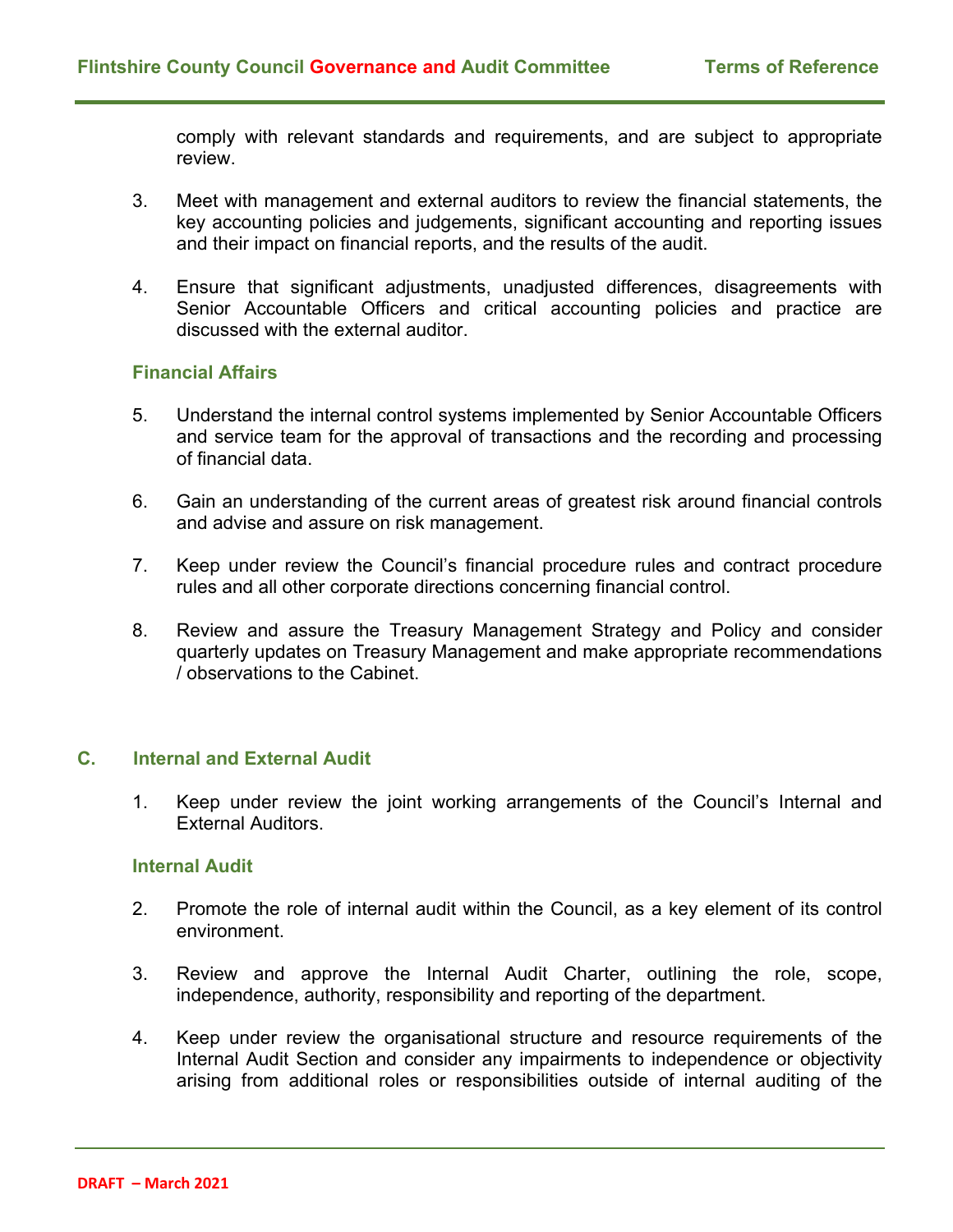Internal Audit Manager. To approve and periodically review safeguards to limit such impairments.

- 5. Make appropriate enquiries of both Senior Accountable Officers and the Internal Audit Manager to determine if there are any inappropriate scope or resources limitations.
- 6. Review, approve (but not direct) and monitor the delivery of the risk-based internal audit plan, the approach to using other sources of assurance and any work required to place reliance upon those other sources and ensure the plan considers changes arising from Government, Assembly or Council initiatives.
- 7. Approve significant interim changes to the risk based internal audit plan and resources requirements.
- 8. Receive summaries of all internal audit reports issued, highlighting key actions with corporate control implications.
- 9. Consider reports from the Internal Audit Manager on internal audit's performance during the year, including the performance of external providers of internal audit services. These will include:
	- Updates on the work of internal audit including key findings, issues of concern including monitoring the implementation of agreed actions contained within internal audit reports, receive report on actions not implemented within good timescales and seek explanations from officers where required.
	- Regular reports on the results of the Quality Assurance Improvement Programme (QAIP);
	- Reports on instances where the internal audit service does not conform to the Public Sector Internal Audit Standards (PSIAS) and Local Governance Advice Note (LGAN), considering whether the non-conformance is significant enough that it must be included in the AGS.
- 10. Receive and consider the Internal Audit Managers annual report:
	- The statement of the level of conformance with the PSIAS and LGAN and the results of the QAIP that support the statement – these will indicate the reliability of the conclusions of internal audit.
	- The opinion on the overall adequacy and effectiveness of the Council's framework of governance, risk management and control together with the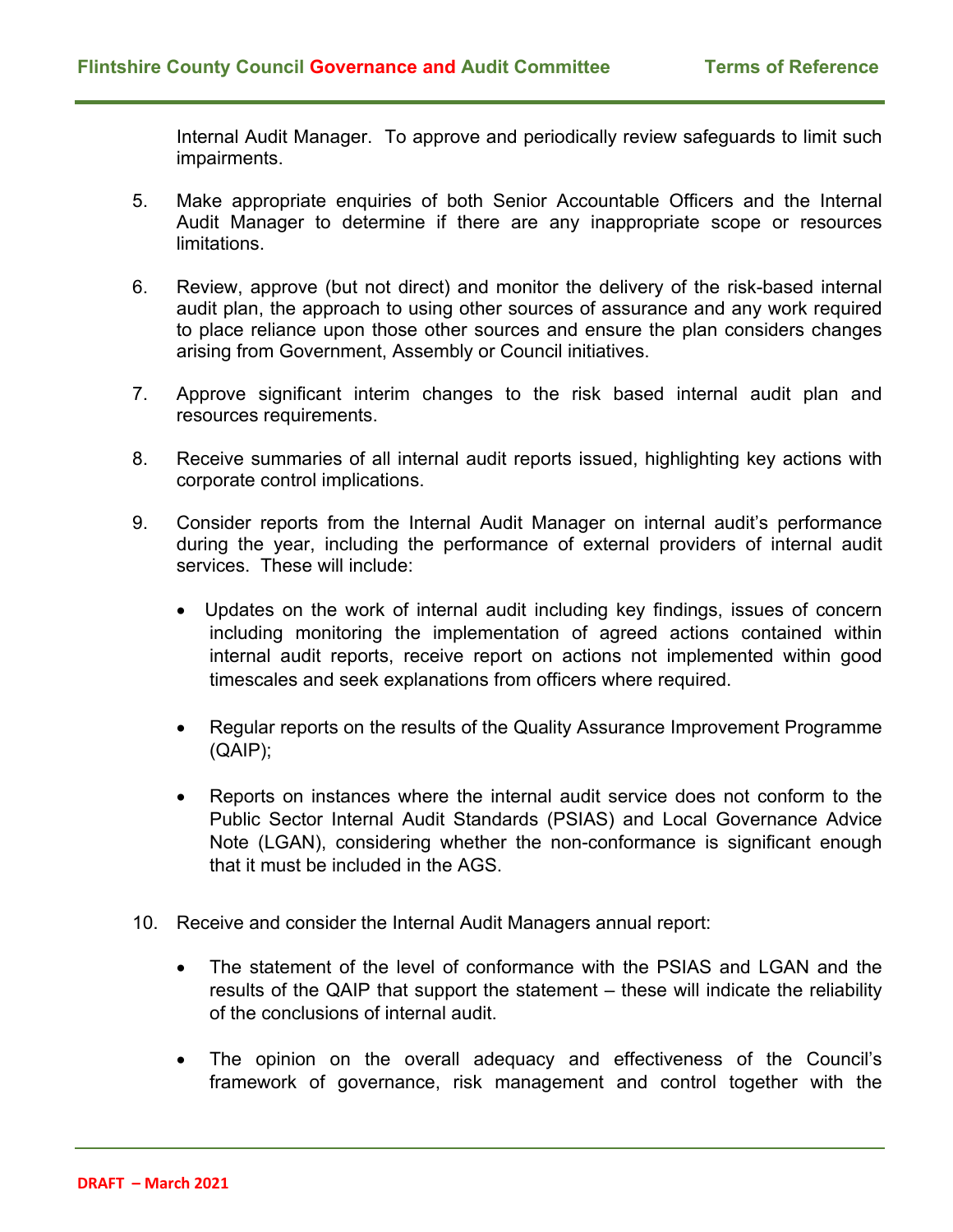summary of the work supporting the opinion – these will assist the Committee in reviewing the Annual Governance Statement (AGS).

- Keep performance indicators under review and evaluate, on an annual basis, the performance and effectiveness of internal audit and its compliance with best practice.
- 11. Consider summaries of specific internal audit reports as requested.
- 12. Receive reports outlining the action taken where the Internal Audit Manager has concluded that Senior Accountable Officers and service teams have accepted a level of risk that may be unacceptable to the Council or there are concerns about progress with the implementation of agreed actions.
- 13. Contribute to the Quality Assurance Improvement Programme (QAIP) and in particular, to the external quality assessment of internal audit that takes place at least once every five years.
- 14. Meet separately with the Internal Audit Manager to discuss any matters that the Committee or internal auditors believe should be discussed privately.
- 15. Should the needs arise, arbitrate in the event of any failure to agree between a Senior Accountable Officers and internal audit.
- 16. Discuss with the external auditor the standard of work of internal audit.

# **External Audit and External Regulatory Bodies**

#### **External Audit**

- 17. Support the independence of external audit through consideration of the external auditor's annual assessment of its independence.
- 18. Review the external auditors' proposed audit scope and approach for the current year in the light of the Authority's present circumstances and changes in regulatory and other requirements arising from Government, Assembly or Council initiatives.
- 19. Ensure that the annual audit is undertaken in compliance with statutory requirements.
- 20. Receive all audit reports, and the annual audit letter, issued by the external auditor, and ensure that all agreed recommendations are implemented.
- 21. Consider specific reports as agreed with the external auditor.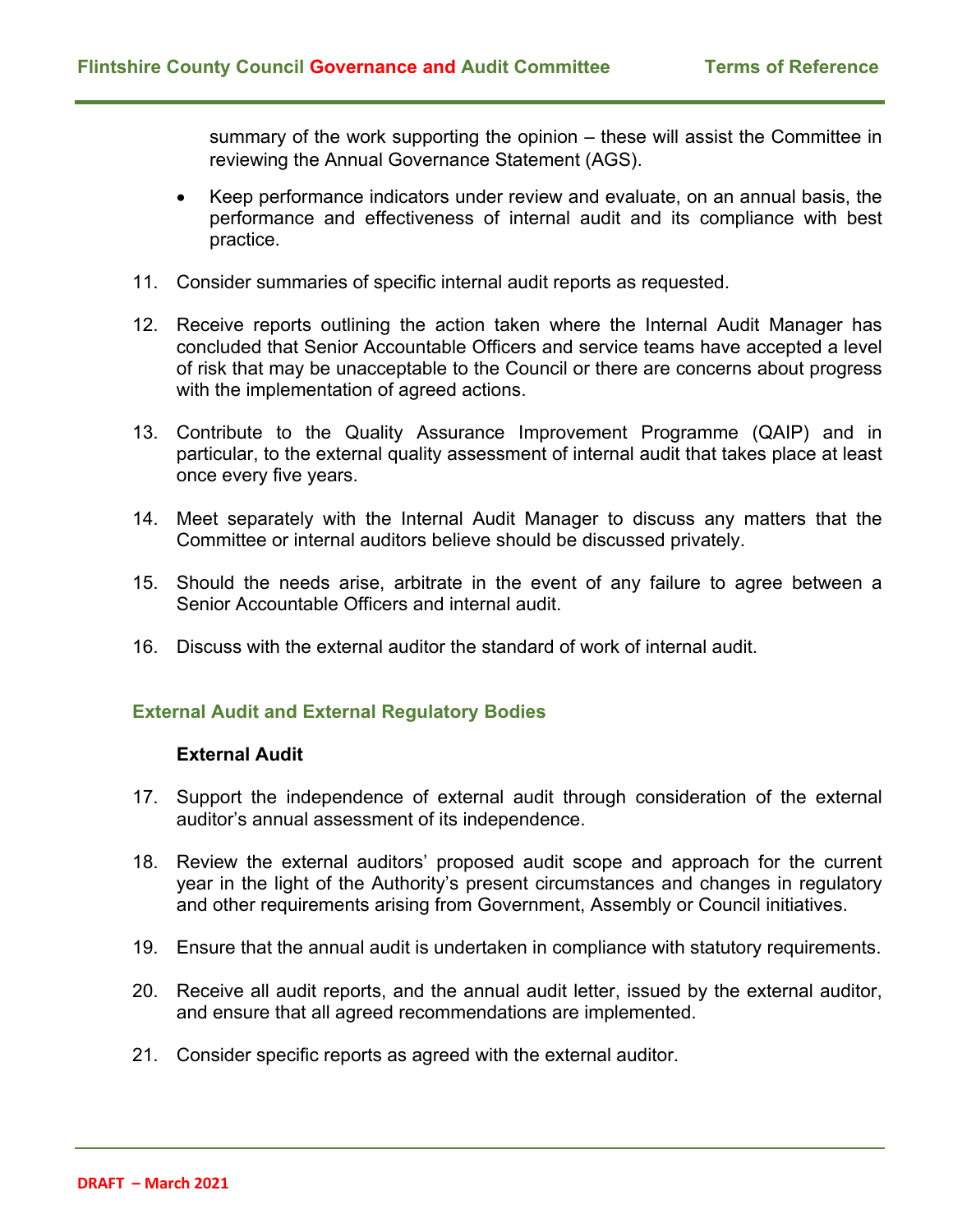- 22. Discuss with the external auditor any audit problems encountered in the normal course of audit work, including any restriction on audit scope or access to information.
- 23. Meet separately with the external auditors to discuss any matters that the Committee or auditors believe should be discussed privately. Ensure the auditors have access to the chair of the **Governance and** Audit Committee when required.
- 24. Review, annually, the performance of external audit and co-ordinate any feed back requested from the Wales Audit Office.

#### **External Regulation: Performance**

- 25. External arrangements for regulation and assurance are provided by a number of statutorily appointed bodies such as the Wales Audit Office (WAO), Estyn and the Care Inspectorate Wales (CIW), plus a number of other external regulatory bodies. To examine how the organisation manages and spends public money including achieving value in delivery. This work is co-ordinated by the Chief Executive's Business and Communications team and a shared protocol for these working arrangements is in place.
- 26. To gain assurance and confidence of the Council's response to the external regulatory findings the **Governance and** Audit Committee will:
	- a) Receive periodic reports from external regulators which will include the Council's response to the reports and ensure that effective processes are in place for setting and monitoring against proportionate and effective action plans.
	- b) Receive an annual report collating external regulatory activity on improvement assessment work which is supplemented by local risk based audit work; and
	- c) Receive the Annual Improvement Report from the Auditor General

#### **D. Accountability Arrangements**

- 1. Require the attendance at the Committee of any officer or member, or the submission of a report from any officer, to provide further explanation in connection with any of the above terms of reference.
- 2. Evaluate the Committee's own performance, both of individual members and collectively, on a regular basis.
- 3. The Committee must meet at least once a year and must also do so if the Council decides or if at least a third of the Committee's members require a meeting. Beyond those requirements the Committee can meet whenever it likes.